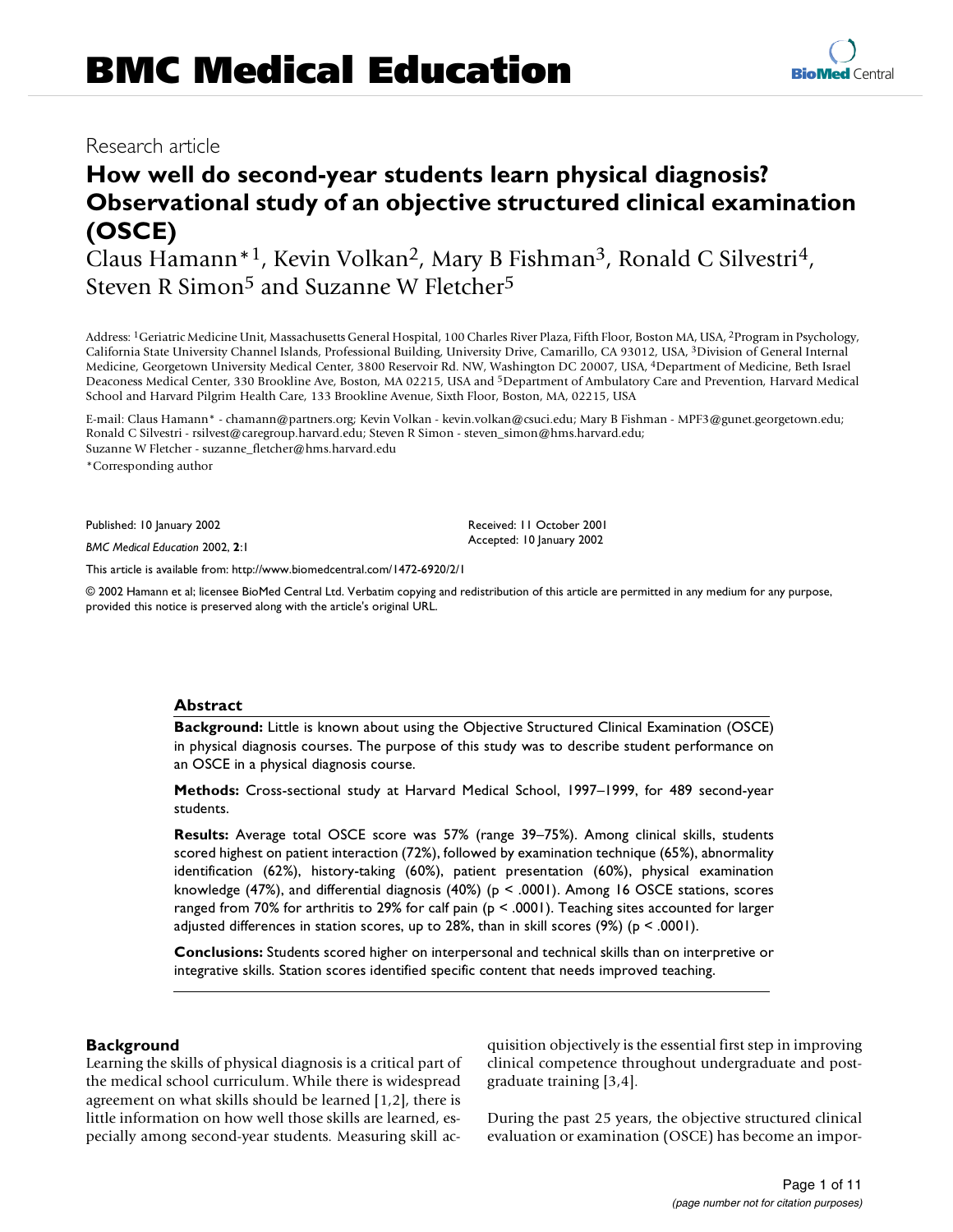tant method of assessing skills at all levels of medical training [\[5,](#page-9-4)[6](#page-9-5)], complementing traditional evaluations of knowledge that use written multiple choice questions and essay questions. Compared with other levels of training [[7](#page-9-6)], little is known about the use of the OSCE in physical diagnosis courses for second-year medical students.

Several studies have used the OSCE to assess the effect of educational interventions on specific skills at the secondyear level, such as history-taking for smoking [\[8\]](#page-9-7), or examination of low back pain [[9](#page-9-8)] or the breast [[10,](#page-9-9)[11](#page-9-10)]. Others have examined the use of different examination personnel as examiners or patients [\[12](#page-9-11)[–14](#page-9-12)], compared students' course feedback to their OSCE performance [\[15](#page-9-13)], examined costs [\[12](#page-9-11),[16](#page-9-14)] or reliability and generalizability [[7](#page-9-6)], compared training locations [\[17](#page-9-15)] or provided general descriptions of their OSCE's [\[18](#page-9-16)[–22](#page-9-17)]. We found no studies that have used the OSCE to report comprehensively on the spectrum of skills learned in a second-year physical diagnosis course. A comprehensive investigation is likely to help determine what aspects of the educational process should be improved.

We used the OSCE to examine how well second-year students learned clinical skills in the second-year physical diagnosis course at Harvard Medical School. We were particularly interested which skills students performed best and which were most difficult. We assessed what factors affected their performance on the overall OSCE, and on individual skills and stations. Finally, we examined whether student OSCE scores varied from year to year, medical students performed differently from dental students, learning at different teaching sites affected student performance, and preceptors and examination logistics affected student scores.

# **Methods**

# *Setting*

This study took place at Harvard Medical School as part of the required second-year physical diagnosis course, Patient-Doctor II [[4](#page-9-3)]. The course is taught from September to May in the same general sequence at 9 clinical sites affiliated with the medical school. Each site is assigned 6–45 students for the entire 220-hour course, including a total of 30 second-year students from Harvard School of Dental Medicine. These dental students are preparing for careers in consultative dentistry and are required to learn the same clinical skills as Harvard medical students. The course involves a total of almost 700 faculty members. One or two faculty members at each site function as site director(s) and are intimately involved in teaching the students and organizing other faculty to teach in the course.

Teaching sessions are organized by organ system. Students first learn skills by practicing on each other and by taking histories and performing physical examinations on selected patients. Each year, approximately 130 medical students and 30 dental students participate in the course. Site directors meet monthly as a group to determine the curriculum, teaching techniques, and evaluation of the course.

### *Objective structured clinical examination (OSCE) Development*

We developed our OSCE primarily for educational purposes: to identify skills that each student has learned well and those that need improvement during the final portion of the course. Performance on the OSCE is not formally factored into a student's grade for the course, but individual student OSCE scores are reviewed by site directors.

<span id="page-1-0"></span>We designed the OSCE stations in 1994, pilot-tested them at evaluation sessions held in 1995 and 1996, and reported on our results for 1996 [\[23](#page-9-18)]. Following established methods [[7](#page-9-6),[24](#page-9-19)[,25](#page-9-20)], the course director and a committee of site directors and 4<sup>th</sup>-year student representatives developed case scenarios, detailed instructions and checklists consisting of questions or tasks for 16 stations focused on specific clinical areas. From 1994–1996, we refined the content of the stations and the OSCE organization through frequent discussions with all site directors and through feedback from students and OSCE preceptors. We made no changes to the exam during 1997–1999. Site directors determined that all OSCE questions reflected essential skills to be mastered by second-year students. We did not weight OSCE questions, stations or skills according to degree of difficulty. Annual feedback from students and faculty endorsed the face validity of the OSCE. In 1999, 90% of students and 91% of faculty agreed that the OSCE represented an appropriate and fair evaluation method, and that enough time was given to complete the stations.

In the 16-station OSCE, nine different formats were used alone or in combination: question and answer, preceptor role play, standardized patients, actual patients, mechanical or structural models, 35-mm slides, audiotape, videotape, and CD-ROM (Table [1](#page-1-0)). OSCE committee members designated each question or task in the 16 stations as one of 7 clinical skills, defined as follows: asking appropriate questions for the history (history-taking); performing the physical examination correctly (physical examination technique); understanding the pathophysiology of physical findings (physical examination knowledge); identifying abnormalities on physical examination (identification of abnormalities); developing appropriate differential diagnoses for the clinical information obtained (differential diagnosis); utilizing appropriate patient-doctor interaction techniques (patient interaction); and orally presenting the history and differential diagnosis after taking a clinical history (patient presentation). The total number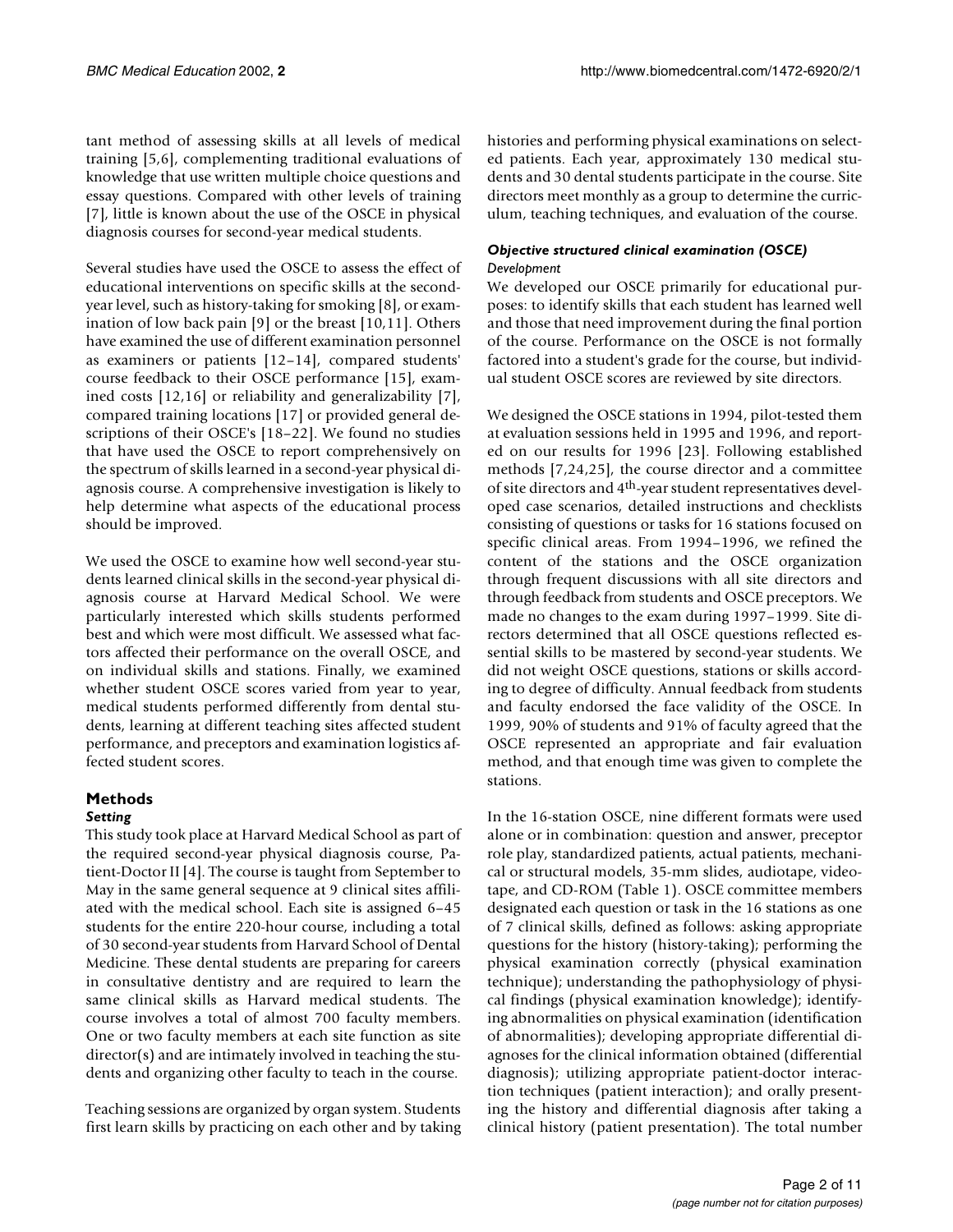|                                    |                           |                                                                                                                           | <b>CLINICAL DIAGNOSIS SKILLS</b> |                                           |                                             |                       |                                |                                                |                                         |                    |                                           |  |  |  |  |
|------------------------------------|---------------------------|---------------------------------------------------------------------------------------------------------------------------|----------------------------------|-------------------------------------------|---------------------------------------------|-----------------------|--------------------------------|------------------------------------------------|-----------------------------------------|--------------------|-------------------------------------------|--|--|--|--|
| <b>OSCE STATIONS</b>               | Format                    | Content                                                                                                                   | <b>Patient</b><br>Interaction    | Physical<br><b>Examination</b><br>Technic | Indentification<br>of<br><b>Abnormality</b> | <b>History-taking</b> | <b>Patient</b><br>Presentation | <b>Physical</b><br><b>Examination</b><br>Knowl | <b>Differential</b><br><b>Diagnosis</b> | TOTAL <sup>2</sup> | No. of skills<br>per station <sup>3</sup> |  |  |  |  |
| Abdominal Pain                     | Role play                 | History, review of systems Pain<br>and differential diagnosis of suba-<br>cute abdominal pain                             | 8                                |                                           |                                             | 27                    |                                |                                                | $\mathbf{H}$                            | 46                 | 2                                         |  |  |  |  |
| Alcohol / Abdominal<br>Examination | Human<br>model            | Examining abdomen of normal<br>Abdominal individual, stating<br>potential Examination findings in an<br>alcoholic patient |                                  | 8                                         |                                             |                       |                                | 9                                              |                                         | 27                 | 2                                         |  |  |  |  |
| Arthritis                          | Videotape                 | Describing and identifiying hand<br>and forearm findings in osteo- and<br>rheumatoid arthritis                            |                                  |                                           | $\mathbf{H}$                                |                       |                                |                                                | 5                                       | 16                 | $\overline{2}$                            |  |  |  |  |
| Breast                             | Silicone<br>model         | Examination technique, and detect-<br>ing 5 lumps of varying sizes                                                        |                                  | 9                                         | 5                                           |                       |                                |                                                |                                         | 4                  | $\overline{2}$                            |  |  |  |  |
| Calf Pain                          | Ouestion<br>and<br>answer | Describing findings relevant and<br>answer to differential diagnosis of<br>calf pain                                      |                                  |                                           |                                             |                       |                                | 9                                              | 30                                      | 39                 | $\overline{2}$                            |  |  |  |  |
| Ear                                | Model, 35<br>mm slides    | Otoscopy, and identifying 35 mm<br>slides normal, bulging, and perfo-<br>rated drums                                      |                                  | 3                                         | 8                                           |                       |                                | 5                                              |                                         | 17                 | 4                                         |  |  |  |  |
| Headache                           | Role play                 | History, review of systems and dif-<br>ferential diagnosis for environmen-<br>tal cause of headache                       | $\mathbf{I}$                     |                                           |                                             | 26                    |                                |                                                | $\overline{10}$                         | 37                 | $\overline{2}$                            |  |  |  |  |
| Heart                              | CD-ROM                    | Describing and identifiying aortic<br>stenosis and mitral regurgitation                                                   |                                  |                                           | 3                                           |                       |                                |                                                | 2                                       | 15                 | $\overline{2}$                            |  |  |  |  |
| Hemoptysis                         | Question<br>and<br>answer | History, review of systems, and<br>answer differential diagnosis                                                          | 5                                |                                           |                                             | 3                     |                                |                                                | 12                                      | 30                 | $\overline{2}$                            |  |  |  |  |
| Knee                               | Human<br>model            | Performing knee exam on normal<br>individual and describing potential<br>findings                                         |                                  | 12                                        |                                             |                       |                                | 4                                              |                                         | 26                 | 2                                         |  |  |  |  |
| Lung                               | Audiotape                 | Identifiying wheezes and rhonchi,<br>describing associated findings                                                       |                                  |                                           | $\overline{2}$                              |                       |                                | $ 2\rangle$                                    |                                         | $\overline{14}$    | $\overline{2}$                            |  |  |  |  |
| <b>Mental Status</b>               | Role play                 | Probing at least 5 domains of cog-<br>nitive and affective function                                                       |                                  | $\overline{10}$                           |                                             |                       |                                | 10                                             |                                         | 20                 | 2                                         |  |  |  |  |
| Presentation                       | Question<br>and<br>answer | Orally presenting the history and<br>answer and differential diagnosis<br>from abdominal pain station                     |                                  |                                           |                                             |                       | 33                             |                                                |                                         | 33                 |                                           |  |  |  |  |
| Rectal / Prostate                  | Plastic<br>model          | Verbally identifying possible /Pros-<br>tate rectal conditions, and tactily<br>identifying prostate findings              |                                  |                                           | $\overline{2}$                              |                       |                                | $\mathbf{H}$                                   |                                         | $\overline{13}$    | $\overline{2}$                            |  |  |  |  |
| Skin                               | 35 mm<br>slides           | Describing and identifiying psoria-<br>sis, melanoma and basal cell epithe-<br>lioma                                      |                                  |                                           | 20                                          |                       |                                |                                                | 3                                       | 23                 | $\overline{2}$                            |  |  |  |  |
| Thyroid                            | Patient                   | Describing and performing the thy-<br>roid exam in a patient with findings                                                |                                  | 8                                         | $\overline{4}$                              |                       |                                |                                                |                                         | 12                 | 2                                         |  |  |  |  |
| TOTAL No. % of ques-<br>tions      |                           |                                                                                                                           | 4<br>4%                          | 60<br>16%                                 | 65<br>17%                                   | 66<br>17%             | 33<br>9%                       | 70<br>18%                                      | 74<br>19%                               | 3824               |                                           |  |  |  |  |

#### **Table 1: Number of questions devoted to each clinical diagnosis skill and OSCE station**

<sup>1</sup>OSCE 1999 had one less question than OSCE 1997 and 1998. <sup>2</sup> Mean number of questions per skill: 55 (range 14–74) <sup>3</sup>Mean number of skills per station: 2.25 (range 1–4) <sup>4</sup>Mean number of questions per station: 24 (range 12–46)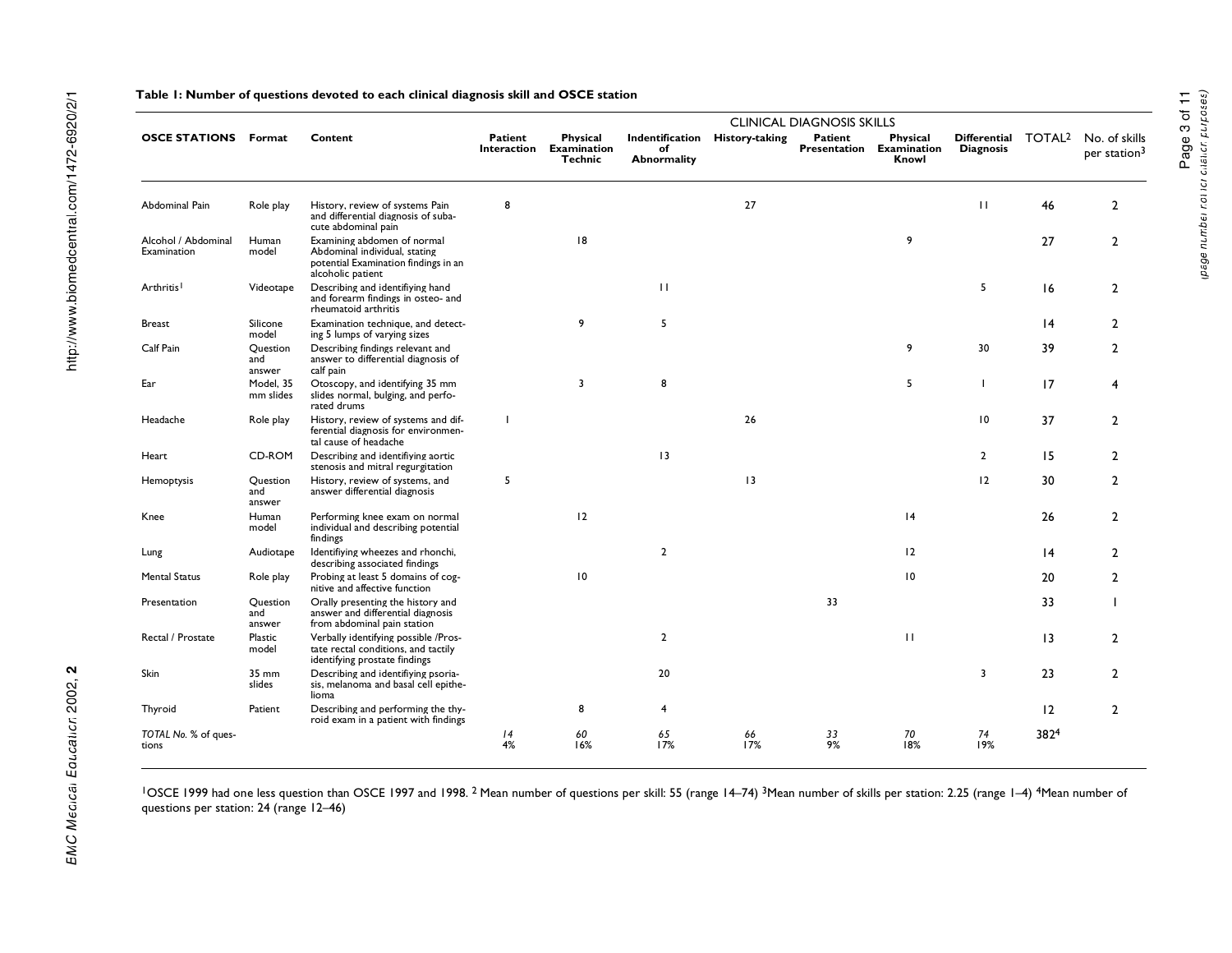of OSCE questions each year was 382, and the mean number of questions per skill was 55 (range 14–70), evenly distributed except for patient interaction and patient presentation.

#### *Implementation*

Each year, we held 10 sessions of the OSCE on 3 days (Monday, Wednesday and Friday afternoons) during a one-week period in April for all second-year students. Two consecutive, early and late afternoon sessions each consisted of the same 16 stations and lasted 2.5 hours. To accommodate all students, sessions were conducted simultaneously on 2 floors of the medical school's education center, for a total of 10 OSCE sessions. Other than by date and time, the sessions varied only in the assignment of preceptors. With the help of guides, timers and a strict schedule, students rotated through the 16 clinical stations, each precepted by a faculty member. All preceptors received standardized guidelines for checklists and feedback prior to each OSCE session, as did the standardized patients or actors for the abdominal pain, alcohol/abdominal exam, knee and thyroid stations. Fourteen stations were each 6 minutes in duration, and two – abdominal pain and headache – were 12 minutes in duration.

At each station, the student performed the indicated tasks for two-thirds of the time, while the faculty preceptor observed and checked off the tasks performed correctly, as defined by checklists, one for each student. All tasks performed or questions answered by each student were scored dichotomously as correct (1) or left blank (0) on the checklists. During the final one-third of time at each station, the preceptor provided feedback on the student's performance, as advocated by others [\[26\]](#page-9-21). Each year, approximately 150 preceptors participated in the OSCE, and 60% have had experience with this OSCE and the checklists from prior years.

### *Data collection and analysis*

Correct answers to all OSCE questions were recorded on checklists by preceptors, double-entered by research staff into an ASCII file, and analyzed in SPSS [\[27](#page-9-22)]. Total OSCE, skill and station scores were calculated as follows. Each task or question counted one point, and the sum of tasks performed or questions answered correctly for each station was designated the station score. The sum of station scores produced a total OSCE score for each student. Means of students' scores  $\pm$  one standard deviation for each of the 16 stations were computed. To compute the skills score, each task or question on the checklist for every station was designated as one of 7 skills. The sum of tasks performed or questions answered correctly for each skill produced a student's skill score. Means of students' scores for each of the 7 skills were computed. We combined the data from the 1997, 1998 and 1999 OSCE's.

Total OSCE score, scores for each clinical skill, and scores for each station were the primary outcome variables. In addition to the checklists completed by faculty preceptors at each station for each student, we collected data on student, preceptor and examination variables to examine factors that might predict students' OSCE scores. Student variables were type of student (medical or dental), and teaching site (Site A-I). The preceptor variables were the floor (first or third) and session group (early or late afternoon) assigned to each OSCE preceptor. Examination variables consisted of OSCE year (1997, 1998 or 1999), the day each student took the OSCE (first, second or third), and sequence of stations.

For all predictor variables, total OSCE, skill and station score means were compared with one-way ANOVA. Predictor variables significantly associated at p < .05 with students' total OSCE in univariate analysis were entered into a linear regression model, with the single dependent variable being a student's total OSCE score. The predictor variables were also entered into two multivariate analysis of variance (MANOVA) models, each of which included multiple dependent variables. As dependent variables, one model used clinical skill scores, and the second model used station scores. Separate models were used due to the high co-linearity between the skill and station scores, since both of these scores drew from the same item pool. P-values within each MANOVA model were adjusted for multiple comparisons. In addition, we set the threshold for judging statistical significance at p <= .001 to further reduce the influence of multiple comparisons on p values.

Because it was not logistically possible to obtain interrater reliability due to the large number of preceptors, we used generalizability theory analysis [[28\]](#page-9-23). This analysis accounts statistically for rater error by parsing out the variance relevant to the instrument in question. By modeling the variances as separate characteristics, we isolated the variance due to student ability, which in classical test theory is equivalent to true score variance. Other variances related to the test are treated as error variances. In this framework, we treated error due to differences in raters as error variance.

<span id="page-3-0"></span>We calculated the Kuder-Richardson-20 coefficient of reliability, KR-20, for the total OSCE score, clinical skill and station scores. The KR-20 [\[29\]](#page-9-24) is used for binary items and is comparable to Cronbach's alpha. This measure of internal consistency is the best measure of reliability when there are many more than two raters. It is equivalent to the generalizability or G coefficient which examines total scale scores across raters in a D-study scenario (total scores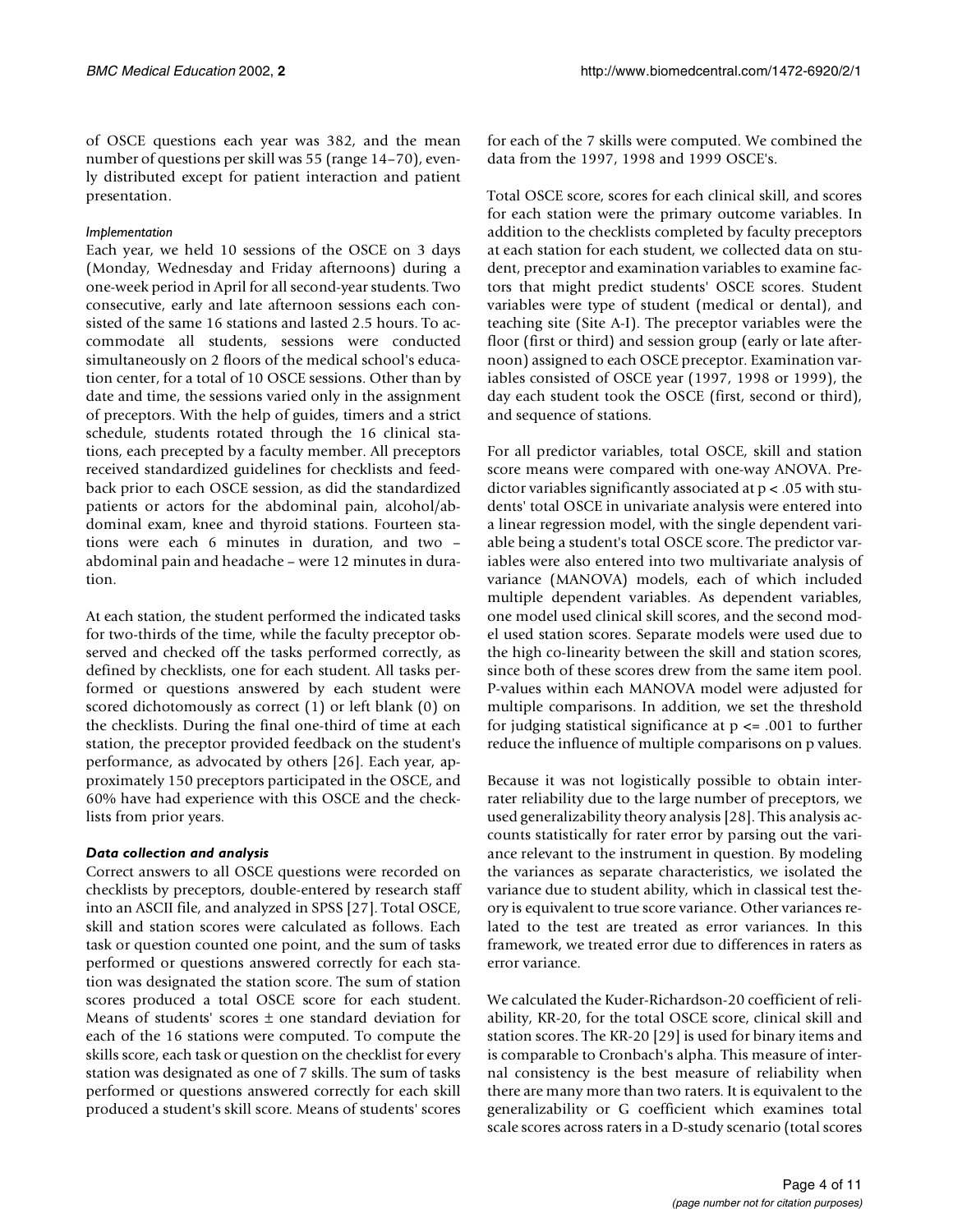

<span id="page-4-0"></span>**Figure 1** Students' mean scores on OSCE, 1997–1999

are normally distributed), when the main effect variance due to raters is assumed to be zero [\[30](#page-9-25)–[32\]](#page-9-26). In our study, we assumed zero main-effect variance to be the average across the large pool of student raters, because student assignment to a preceptor for any given station was essentially random.

# **Results**

Over three years, 489 second-year students (402 medical and 87 dental) and 445 faculty participated in the OSCE for second-year physical diagnosis course. Students answered slightly more than half of all the OSCE items correctly,  $57\% \pm 6\%$  (Figure [1](#page-4-0)a), with almost no change over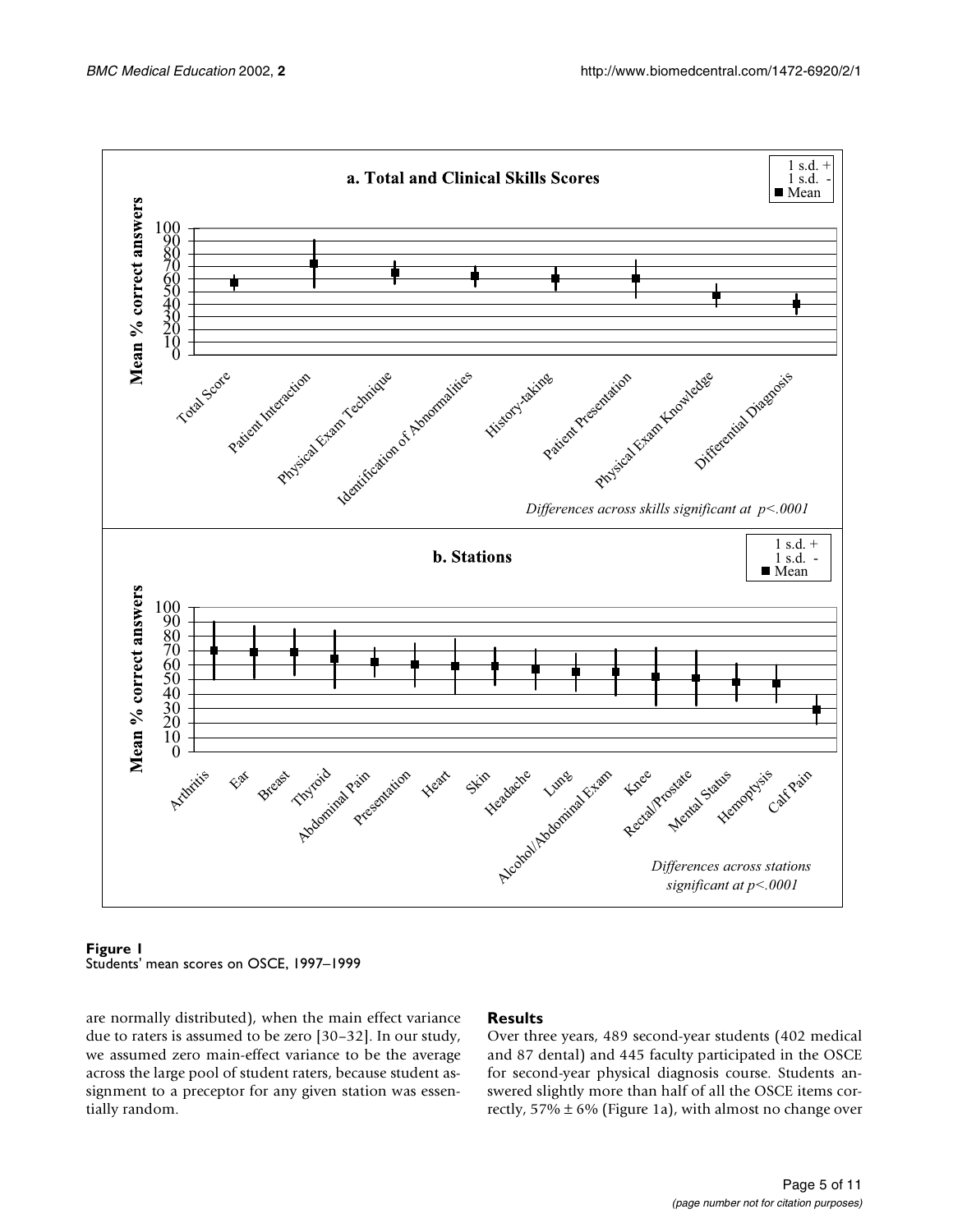| <b>OSCE</b><br><b>Score</b> | Variable             | <b>Reference</b> |                        | <b>Highest Scoring</b> |                     | <b>Skill / Station</b>            | <b>Largest Difference</b><br>$(95\% C.I.)^2$ % |  |  |
|-----------------------------|----------------------|------------------|------------------------|------------------------|---------------------|-----------------------------------|------------------------------------------------|--|--|
|                             |                      | Group            | <b>Score</b><br>$(\%)$ | Group                  | <b>Score</b><br>(%) |                                   |                                                |  |  |
| Total                       | Student              | Dental           | 51                     | Medical                | 57                  | n.a. <sup>3</sup><br><b>Skill</b> | 6(4, 7)                                        |  |  |
| Clinical<br>skills          | Student              | Dental           | 45                     | Medical                | 54                  | <b>Patient Presentation</b>       | 9(6, 12)                                       |  |  |
|                             | Preceptor Group      | Group 4          | 45                     | Group 3                | 53                  | <b>Patient Presentation</b>       | 8(4, 12)                                       |  |  |
|                             | Teaching Site        | Site I           | 40                     | SiteB                  | 47                  | Physical Exam Knowledge           | 7(3, 10)                                       |  |  |
|                             | OSCE Day             | Day 3            | 45                     | Day 2                  | 51                  | <b>Patient Presentation</b>       | 6(3, 9)                                        |  |  |
|                             | OSCE Year            | 1999             | 62                     | 1997                   | 58                  | History-taking                    | $-4(-6,-2)$                                    |  |  |
|                             |                      |                  |                        |                        |                     | <b>Station</b>                    |                                                |  |  |
| <b>Stations</b>             | <b>Teaching Site</b> | Site I           | 55                     | SiteH                  | 83                  | Thyroid                           | $28(20-37)$                                    |  |  |
|                             | Student              | Dental           | 46                     | Student                | 61                  | Rectal/Prostate                   | $15(11-19)$                                    |  |  |
|                             | Preceptor Group      | Group 4          | 32                     | Group 2                | 46                  | Knee                              | $14(8-20)$                                     |  |  |
|                             | OSCE Day             | Day 3            | 55                     | Day I                  | 66                  | Thyroid                           | 11(7, 15)                                      |  |  |
|                             | OSCE Year            | 1999             | 60                     | 1998                   | 71                  | <b>Skin</b>                       | 11(8, 13)                                      |  |  |

**Table 2: Variables and groups showing the largest differences in OSCE scores**

We used MANOVA for comparisons among the predictor variables and multiple dependent variables. <sup>1</sup>Adjusted score difference denotes adjusted score difference between the highest scoring group and the reference group means. All differences were significant at  $p \le 0.01$ . <sup>2</sup>C.I. denotes confidence interval. <sup>3</sup>n.a. denotes not applicable.

3 years ( $p = .28$ ). Individual student scores on the entire OSCE ranged from 39% to 75%.

For clinical skills, students scored highest on patient interaction (72%), followed by physical examination technique (65%), identification of abnormalities (62%), history-taking (60%), patient presentation (60%), physical examination knowledge (47%), and differential diagnosis (40%) (p < .0001, Figure [1a](#page-4-0)). Clinical skill scores remained stable from 1997–1999, with only slight improvement in history-taking (3% from 1997 to 1999, p = .0003).

For adjusted total OSCE scores, medical students scored 6% higher than dental students, 57% vs. 51% ( $p < .0001$ , Table [2\)](#page-3-0). No other variable was found to predict total OSCE scores. For adjusted clinical skill scores, the largest score differences were associated with the student variable – medical vs. dental. Medical students' scores were 9% higher than dental students' scores for patient presentation (and were slightly but significantly higher for all other clinical skills except history-taking, not shown). Table [2](#page-3-0) shows other significant differences among several tested variables and groups, but the absolute score differences for these variables were relatively small, 8% or less.

For OSCE stations, students scored highest on the arthritis (70%), ear (69%), breast (69%) and thyroid stations (64%), and lowest on the rectal/prostate (51%), mental status (48%), hemoptysis (47%) and calf pain stations (29%) ( $p < .0001$  $p < .0001$ , Figure 1b). We found statistically significant year-to-year differences among the means for 10 of 16 stations. However, absolute differences were small; the largest differences were 10% for the skin and mental status stations (data not shown).

When we examined the mean total, clinical skill and station scores according to student, preceptor and examination variables, we found many statistically significant associations in the univariate analyses. Multivariable analyses yielded fewer but still similarly significant results. Table [2](#page-3-0) presents the highest scoring groups of predictor variables and the largest adjusted differences between the highest scoring and the reference groups.

<span id="page-5-0"></span>Adjusted station scores demonstrated the largest differences, notably for teaching sites (Table [2](#page-3-0)). For the thyroid station, the scores of students at site H were 28% higher than scores for students at reference site I. Other predictor variables accounted for smaller differences. Medical students' adjusted scores on the rectal/prostate station were 15% higher than dental students' scores. They were also significantly – but less than 10% – higher for 8 other stations, and no different for 7 stations (not shown). Other variables – preceptor groups, OSCE day and OSCE year – also demonstrated some variation, with the largest differences being 14% among preceptor groups for the knee station.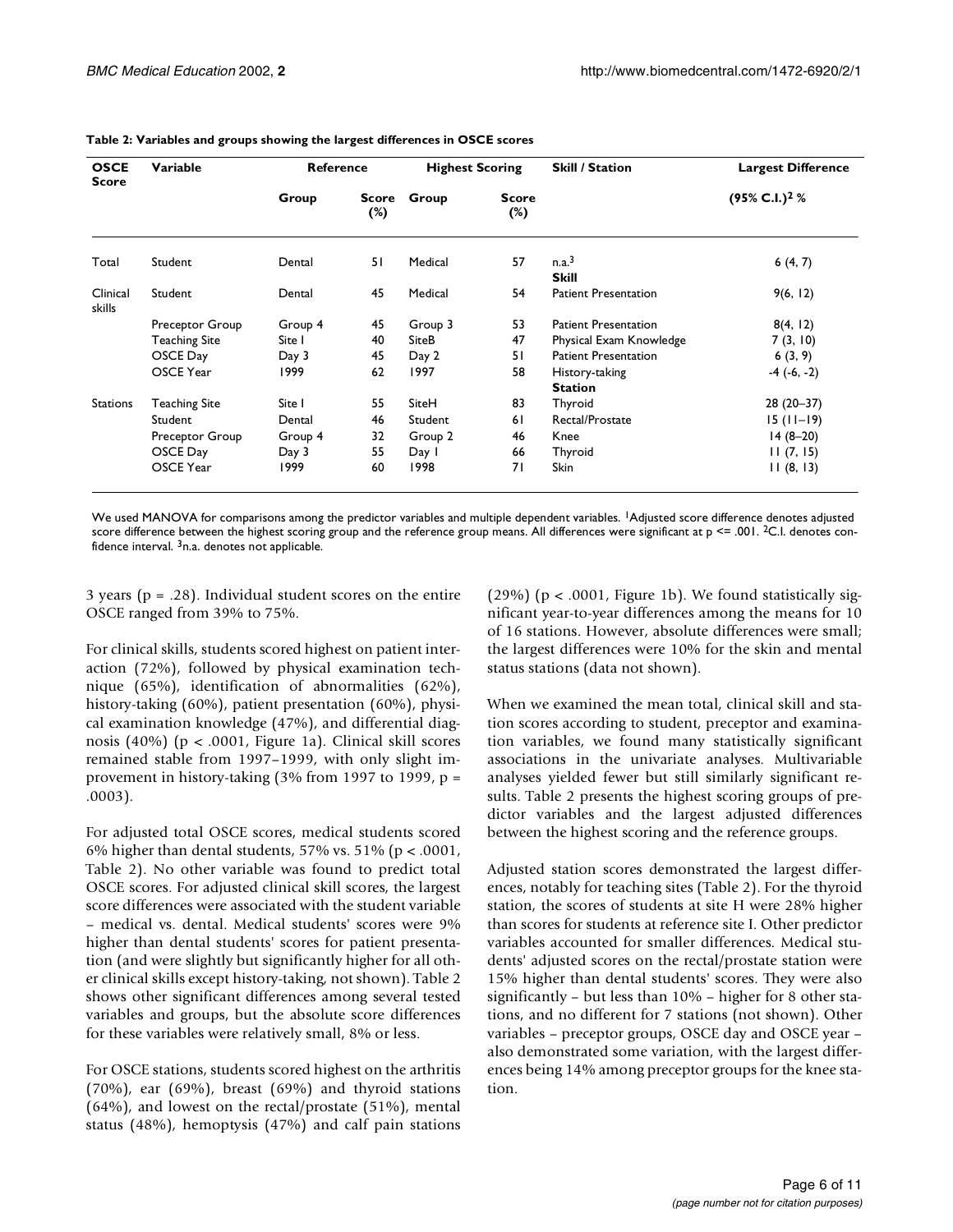**Table 3: Mean OSCE station scores1 and reliability2 for teaching sites, 1997–1999**

|                                    |   |                          | Total<br>OSCE3     | Arthritis | Ear   | <b>Breast</b> | Thyroid      | Abdom<br>inal<br>Pain | Presen-<br>tation | Heart | Skin  | Head-<br>ache | Lung  | Alcohol/<br>Abdominal<br>Exam | Knee  | Rectal/<br>Prostate | Mental<br><b>Status</b> | Hemop-<br>tysis | Calf<br>Pain |
|------------------------------------|---|--------------------------|--------------------|-----------|-------|---------------|--------------|-----------------------|-------------------|-------|-------|---------------|-------|-------------------------------|-------|---------------------|-------------------------|-----------------|--------------|
|                                    |   | Number<br>of<br>Students | Mean<br>scores (%) |           |       |               |              |                       |                   |       |       |               |       |                               |       |                     |                         |                 |              |
| Teaching Site <sup>3</sup>         | A | 69                       | 51                 | 49        | 77    | 64            | $75^*$       | 55                    | 50                | 45    | 55    | 60            | $44*$ | 35                            | 32    | 42                  | 58                      | 44              | 27           |
|                                    | в | 35                       | 52                 | $41*$     | 63    | 60            | 81*          | 53                    | 43                | 54    | 60    | 66            | 55    | 35                            | 58*   | 48                  | 55                      | 43              | 24           |
|                                    | ◡ | 36                       | 50                 | 48        | 64    | 70            | $70^{\circ}$ | 54                    | 45                | 45    | 56    | 62            | 49    | 43                            | 39    | 50                  | $45^*$                  | 40              | 30           |
|                                    | D | 35                       | 51                 | 52        | 64    | 70            | $80^{\circ}$ | 55                    | 42                | 53    | 50*   | 57            | 50    | 37                            | $46*$ | 39                  | 52                      | 41              | 28           |
|                                    | E | 35                       | 50                 | 57        | 47    | 67            | $68*$        | 54                    | 40                | 54    | 53    | 61            | 46    | 47                            | 42    | 41                  | 57                      | 41              | 28           |
|                                    |   | 135                      | 52                 | 51        | 71    | 67            | $73*$        | 59                    | 47                | $56*$ | 54    | 59            | 50    | 47                            | 39    | 46                  | 51                      | 44              | 27           |
|                                    | G | 42                       | 49                 | 57        | 73    | 62            | 61           | 57                    | 43                | 43    | 58    | 65            | 49    | 36                            | 27    | 45                  | 54                      | 43              | 27           |
|                                    | H | 18                       | 52                 | 58        | 65    | 61            | $83*$        | 53                    | 39                | 59    | 51    | 62            | $44*$ | 53                            | 34    | 41                  | 60                      | 44              | 32           |
| Largest difierence <sup>4</sup>    |   |                          | $-2$               | $-17$     | $-23$ |               | 28           |                       |                   | п     | $-10$ |               | $-11$ |                               | 25    |                     | $-10$                   |                 |              |
| Reference<br>constant <sup>5</sup> |   |                          | 51                 | 58        | 70    | 63            | 55           | 57                    | 45                | 45    | 60    | 63            | 55    | 43                            | 33    | 46                  | 55                      | 41              | 29           |
| Reliability <sup>2</sup>           |   |                          | 0.86               | 0.73      | 0.7   | 0.53          | 0.64         | 0.67                  | 0.75              | 0.53  | 0.48  | 0.73          | 0.4   | 0.76                          | 0.83  | 0.51                | 0.53                    | 0.65            | 0.68         |

<sup>1</sup>Mean station scores were adjusted for type of student, teaching site, preceptor group, OSCE day, and OSCE year. Only the teaching site variable is shown here.

Linear regression models were calculated for total OSCE scores, and MANOVA models were calculated for the station scores. <sup>2</sup> Internal consistency was measured by the Kuder-Richardson-20 coefficient.<sup>3</sup> Reference Site I, N=84 students <sup>4</sup>Denotes largest difference of adjusted site mean (in bold font) from reference constant.<sup>5</sup>The reference constant comprises reference values for all predictor variables.  $*$  Means with asterisks are significant at  $p \le 001$ .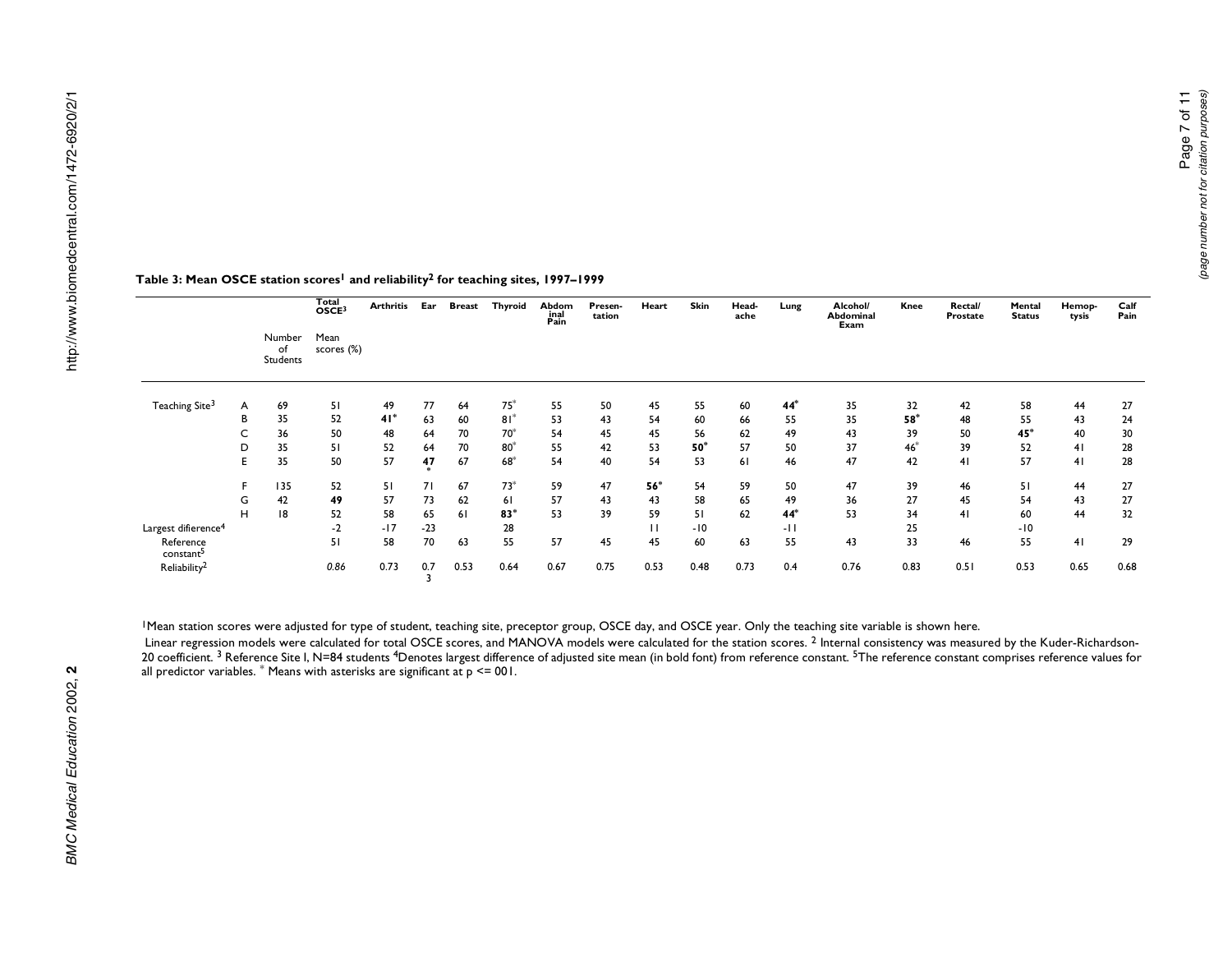Because teaching sites demonstrated the greatest differences in OSCE station scores, even after adjustment for other variables, we examined detailed inter-site differences (Table [3\)](#page-5-0). Eight adjusted station scores showed substantial and significant differences in student scores among teaching sites: thyroid (28%), knee (26%), ear (23%), arthritis (17%), heart (13%), mental status (11%), lung (11%) and skin (10%) (p <= .001). There were no significant inter-site differences for the breast, abdominal pain, presentation, headache, alcohol/abdominal exam, rectal/prostate, hemoptysis and calf pain stations. At every teaching site, adjusted scores for 1 or 2 stations were higher than at reference site I, while scores for 1 to 3 other stations were lower than those for the reference site.

The overall reliability coefficient for the OSCE of 382 items was .86 (Table [3](#page-5-0)), indicating good reliability of the OSCE total score [\[25,](#page-9-20)[31](#page-9-27)[,32](#page-9-26)]. The reliabilities of the clinical skill scores ranged from .57 to .77 (not shown). All but one of these scores – identification of abnormalities, .57 – had a reliability coefficient of .65 or higher. Reliabilities for clinical skill scores were generally higher than for station scores which ranged from .40 to .83 (Table [3](#page-5-0)).

## **Discussion**

In an OSCE for a second-year physical diagnosis course, we found a similar pattern of clinical skill acquisition for three successive classes of students. Students performed better on interpersonal and technical skills – patient interaction, history-taking, physical examination technique, identification of abnormality, and patient presentation – than on interpretative or integrative skills – knowledge of the pathophysiology of physical examination findings, and differential diagnosis. Teaching sites differed widely from one another in performance on individual OSCE stations, only modestly on clinical skills, and not at all on total OSCE scores. Medical students scored somewhat better than dental students on the overall OSCE, all clinical skills except history-taking, and almost half of the stations.

To our knowledge, this study is the first to examine comprehensively student performance for general clinical skills and specific OSCE stations at the second-year student level. Other studies of OSCE's for second-year students have focused on specific skills or content [\[8–](#page-9-7)[11\]](#page-9-10), or logistics and psychometrics [[7](#page-9-6),[12,](#page-9-11)[16](#page-9-14)]. None of the other studies employed multivariable analysis in examining factors associated with OSCE performance. By including such analysis, we were able to hold student and examination variables constant in order to determine what parts of the curriculum students mastered best and which sites best taught specific physical diagnosis content.

Higher scores on technical and patient interaction skills, compared to integrative skills, are not surprising. Students

at Harvard and in many medical schools begin to practice some interviewing, history-taking and patient interaction during the first year curriculum, and they spend the entire second-year physical diagnosis course learning the techniques of physical examination. Investigators have reported similar results in other settings. OSCE scores among clinical clerks were higher on history-taking/physical examination skills (mean score  $\pm$  s.d., 61  $\pm$  4%) and interviewing skills (69  $\pm$  11%), and lower on problem solving  $(50 \pm 6\%)$  skills [[33](#page-9-28)]. In a non-OS CE examination using patient management problems, second-year students scored 70  $\pm$  9% on history, 66  $\pm$  10% on physical examination, and 40 ± 15% on diagnosis [\[34](#page-10-0)]. However, in an OSCE for a second-year neurology skills course, this pattern did not hold: interpretative skill scores (76  $\pm$  16%) were higher than technical performance scores (67 ± 17%), but no significance testing was reported [\[15](#page-9-13)].

Differential diagnosis has traditionally been considered a secondary goal of our physical diagnosis course, so performance might be expected to be lower. However, pathophysiology of disease is a major focus of the second-year curriculum. Lower performance in knowledge of the pathophysiology related to physical diagnosis, compared with technical performance of the physical examination, suggests that improvements integrating pathophysiology into the teaching of the history and physical examination are needed.

Our other key finding was the variable performance by students from different teaching sites on half the OSCE stations, despite similar performance by sites on the overall OSCE. Every site scored highest or next-to-highest on at least one station, and every site also scored lowest or next-to-lowest among sites on at least one station. Because of the large numbers of students in this study, even differences of 2% were statistically significant, but we consider differences greater than 10% to be educationally significant and worthy of targeted improvement efforts.

We found the largest differences for the thyroid, knee, ear, arthritis, heart, lung, mental status, and skin stations. While students may have acquired overall physical diagnosis skills similarly from site to site, our results suggest they did not learn equally at every site the skills required for adequate examination or understanding of these specific organ systems. Inter-site differences in content-specific station scores represent opportunities for teaching sites to learn from one another, using strategies such as structured clinical instruction modules [\[9](#page-9-8)[,35](#page-10-1)] or reinforced practice [\[11](#page-9-10)] and developing more uniform learning objectives and curriculum.

Raw score results at one medical school must be interpreted with caution, since OSCE's at other schools may differ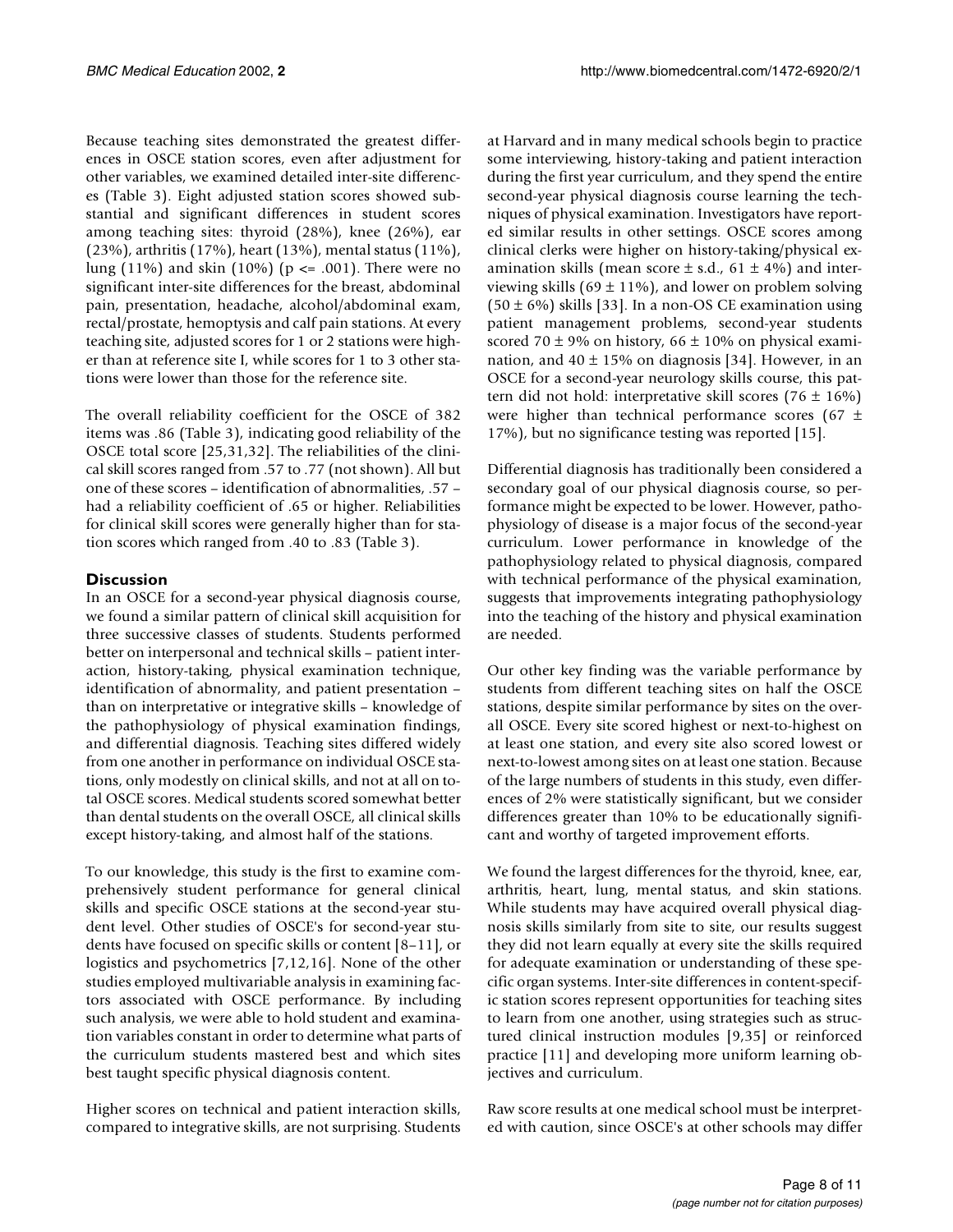in degree of difficulty. The mean total OSCE score of 57%  $\pm$  6% in our study compares favorably with results from one report on second-year students  $(52 \pm 6\%)$  [[36\]](#page-10-2), a report on clinical clerks (57  $\pm$  4%) [[33](#page-9-28)], and a study of thirdyear medicine students (58%) [\[3\]](#page-9-2), but less favorably with another report on second-year students, 70% [[12\]](#page-9-11). None of these studies adjusted their student scores.

Consistent with a prior study from the U.K. [[37\]](#page-10-3), we found that dental students scored lower than medical students, but not at a level which raises serious concerns about their participation in the physical diagnosis course. While dental students scored lower on the majority of stations, they performed as well as medical students on some stations with content that is not related to their ultimate professional focus, such as breast, mental status and abdominal pain.

This study has several limitations. We have not directly assessed inter-rater reliability because of logistical and cost constraints. To address this methodological concern, we used generalizibility theory (GT) to produce a measure of reliability similar in quality to inter-rater reliability [[32](#page-9-26)].

There are a number of examples of the use of GT to account statistically for rater error [[32,](#page-9-26)[38](#page-10-4)[–40](#page-10-5)]. Using GT can also overcome some problems inherent in inter-rater reliability, such as overestimating reliability [[41](#page-10-6)]. Due to the large number of preceptors involved in our OSCE, we made the statistically reasonable assumption that any error due to rater differences is randomly distributed. Since randomly distributed error has a mean of zero, the error variance due to differences among all preceptors is zero. In our OSCE, the variation of individual raters around the mean station score of all raters is very close to 0 (e.g., .04 for the presentation station, data not shown), and the standard deviations of student scores are comparatively large (e.g., 15 for the presentation station). Finally, our GT-based assumption is especially appropriate when the test scores used in the analysis are created by summing many items across each scale. Summing in this fashion has the effect of further randomizing the error variance. The reliability, or internal consistency, of the overall OSCE was good at .86. The reliability of 6 of 7 skill scores, and 9 of 16 station scores, were acceptable at > .60.

Another benefit of the GT approach is that the reliability coefficient derived from the GT analysis is equivalent to Cronbach's alpha coefficient which, for binary items, is equivalent to the KR-20 reliability coefficient. The alpha coefficient is especially useful during test development because it gives a measure of how each item is contributing to the scale to which it has been assigned. This measure makes it easy to target items for editing or deletion if they are not performing well. Since we are ultimately interested

in using the scale scores for our research study, the GT measure of reliability is appropriate for OSCE's involving many preceptors.

The validity of our OSCE is only partially established. While several features support its face and content validity, construct and criterion validity remain to be tested. Multiple refinements of stations over the two developmental years of the OSCE prior to this study yielded broad agreement among the teaching site directors that all OSCE questions reflected essential skills that should be taught to and mastered by second-year students. Five successive years of post-OSCE student and faculty evaluations have endorsed the OSCE as a highly appropriate and acceptable method of education and evaluation. Finally, a more recent investigation supports predictive validity of our OSCE. Physical diagnosis skills examined in the present study correlated with scores on the USMLE Step 1 exam, and the skills that foreshadow the clinical clerkships – identification of abnormality and development of differential diagnoses – best predicted USMLE scores [\[42](#page-10-7)].

Variation in skill scores may be due to different OSCE station content. Three of the skills drew their questions from a smaller number of stations: patient interaction, 3 stations; history-taking, 3 stations; presentation, 1 station. However, patient interaction and history-taking drew their questions from the same stations. More importantly, the remaining 4 skills each drew their questions from 6–8 stations. For these 4 skills (physical examination technique, physical examination knowledge, identification of abnormalities, and differential diagnosis), the range of case content is considerable and counters the concern that variation might be caused by case content rather than by student performance.

Variation in skill scores may be also due to inherent differences in the degree of difficulty of exam questions. In our exam, we did not weight OSCE questions according to degree of difficulty. We were not trying to create an exam in which all items were of equal difficulty. Instead, we created an OSCE in which the course directors considered all test items essential to be mastered by the students. The results showed variation in the degree to which the students mastered different clinical skills. Remarkable stability of overall scores over the three years of this study with three different cohorts of students provides evidence that there has been no significant "teaching to the OSCE." This finding is consistent with a prior study of fourth-year students [[43](#page-10-8)].

The successful implementation of the OSCE at our medical school is relevant to all medical schools that face the logistical challenges posed by multiple sites and preceptors for student training in physical diagnosis. Further-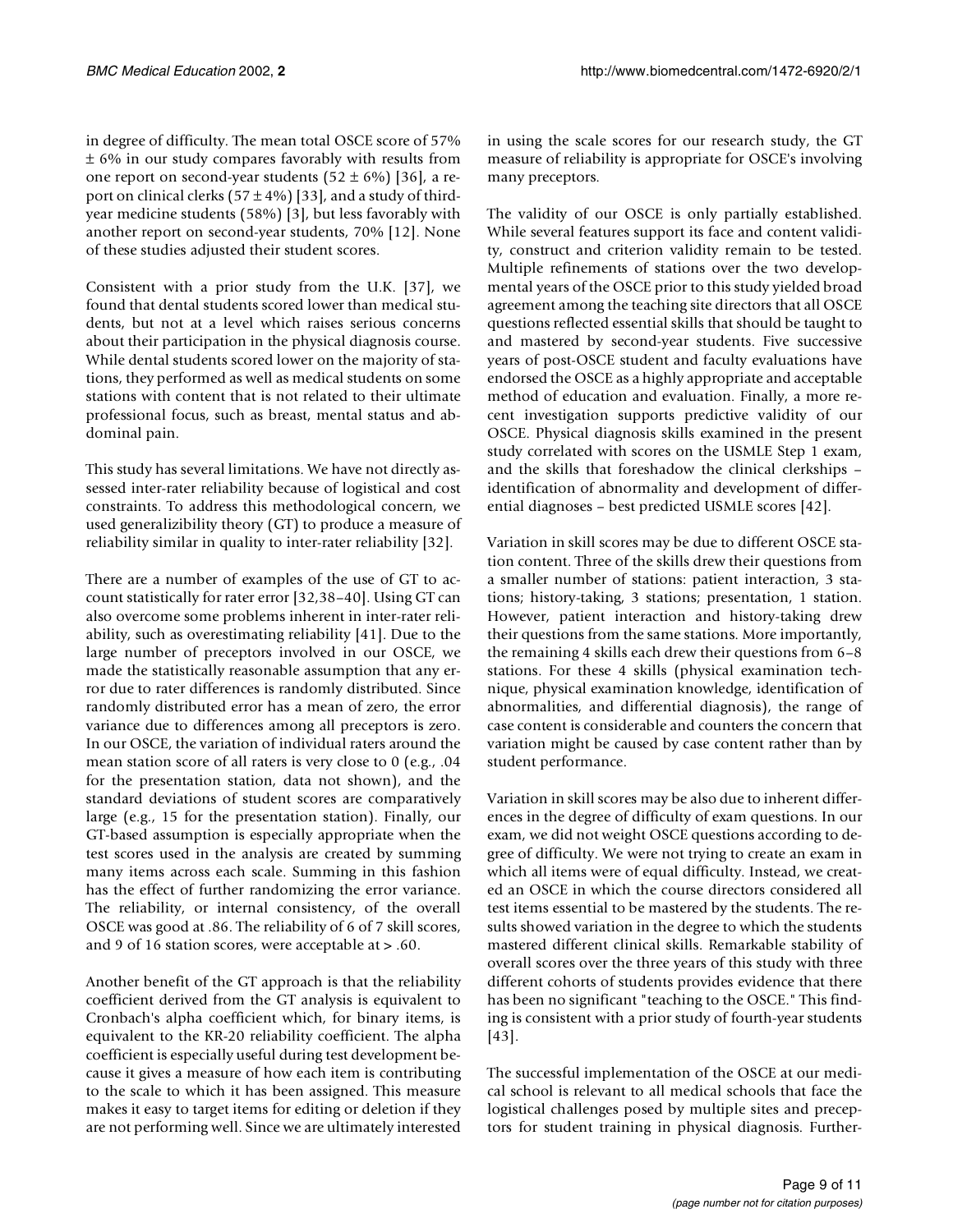more, the results from the second-year OSCE reported here and our pre-fourth year OSCE [[44](#page-10-9)] have been useful in helping to identify areas of weakness that could benefit from remediation prior to the start of clinical clerkships. This benefit is especially true for students with the lowest performance on individual stations and skills. For site directors and faculty, the OSCE has also helped identify those parts of the curriculum students had difficulty mastering. Holding a second-year OSCE prior to the end of a physical diagnosis course helps medical school faculty identify opportunities for remediation, focus the remaining sessions of the course, and improve future physical diagnosis teaching.

### **Conclusions**

Objective identification of skills acquired in a physical diagnosis course is a necessary first step in improving the quality of both the teaching and the learning of those skills. In our OSCE for a second-year physical diagnosis course, students scored higher on interpersonal and technical skills than on interpretive or integrative skills. Station scores identified specific content needing improvements in students' integrative and organ systemspecific skills of physical diagnosis, and in the teaching of these skills.

#### **Competing Interests**

None declared

#### **Acknowledgements**

We are grateful for the participation of Patricia McArdle EdD and the Patient-Doctor II teaching site directors: Frederick Basilico MD, Hallowell Churchill MD, Gary Epler MD, Diane Fingold MD, Jerry Greene MD, David Hirsh MD, Linda Nelson DMD, Barbara Ogur MD, Joseph Rothchild MD, Barbara Scolnick MD, Ellen Spar MD, Valerie Stelluto-Pronio MD, Katherine Treadway, and John Whyman MD. We thank Harley Baker EdD for statistical consultation and Cary M. Williams for assistance in the preparation of the manuscript.

### **References**

- <span id="page-9-0"></span>1. Bickley LS, Hoekelman RA: **Bates' guide to physical examination and history-taking.** *Philadelphia, PA: Lipincott* 1999
- <span id="page-9-1"></span>2. Novack DH, Volk G, Drossman DA, Lipkin M: **Medical interviewing and interpersonal skills teaching in U.S. medical schools: progress, problems and promise.** *J Am Med Assoc* 1993, **269:**2101-2105
- <span id="page-9-2"></span>Petrusa ER, Blackwell TA, Rogers LP, Rogers LP, Saydjari C, Parcel S, [Guckian JC:](http://www.ncbi.nlm.nih.gov/entrez/query.fcgi?cmd=Retrieve&db=PubMed&dopt=Abstract&list_uids=3605180) **An objective measure of clinical performance.** *Am J Med* 1987, **83:**34-42
- <span id="page-9-3"></span>Makoul G, Curry RH, Novack DH: The future of medical school **courses in professional skills and perspectives.** *Acad Med* 1998, **73:**48-51
- <span id="page-9-4"></span>5. [Harden RM, Stevenson M, Downie W, Wilson GM:](http://www.ncbi.nlm.nih.gov/entrez/query.fcgi?cmd=Retrieve&db=PubMed&dopt=Abstract&list_uids=1115966) **Assessment of clinical competence using objective structured examination.** *Br Med J* 1975, **1:**447-451
- <span id="page-9-5"></span>Stillman PL, Wang Y, Ouyang Q, Zhang S, Yang Y, Sawyer WD: **Teaching and assessing clinical skills: a competency-based programme in China.** *Med Educ* 1997, **31:**33-40
- <span id="page-9-6"></span>7. Carpenter JL, McIntire D, Battles J, Wagner JM: **Administration of a parallel, simultaneous objective structured clinical examination to accommodate a large class of students.** *Teach Learn Med* 1993, **5:**79-85
- <span id="page-9-7"></span>8. [Boehlecke B, Sperber AD, Kowlowitz V, Becker M, Contreras A, Mc-](http://www.ncbi.nlm.nih.gov/entrez/query.fcgi?cmd=Retrieve&db=PubMed&dopt=Abstract&list_uids=8949540)[Gaghie WC:](http://www.ncbi.nlm.nih.gov/entrez/query.fcgi?cmd=Retrieve&db=PubMed&dopt=Abstract&list_uids=8949540) **Smoking history-taking skills: a simple guide to teach medical students.** *Med Educ* 1996, **30:**283-289
- <span id="page-9-8"></span>9. Allen SS, Bland CJ, Harris IB, Anderson D, Poland G, Satran L, Miller W: **Structured clinical teaching strategy.** *Med Teacher* 1991, **13:**177-184
- <span id="page-9-9"></span>10. [Lee KC, Dunlop D, Dolan NC:](http://www.ncbi.nlm.nih.gov/entrez/query.fcgi?cmd=Retrieve&db=PubMed&dopt=Abstract&list_uids=9759109) **Do clinical breast examination skills improve during medical school?** *Acad Med* 1998, **73:**1013- 1019
- <span id="page-9-10"></span>11. Pilgrim C, Lannon C, Harris RP, Cogburn W, Fletcher SW: **Improving clinical breast examination training in a medical school: a randomized controlled trial.** *J Gen Int Med* 1993, **8:**685-688
- <span id="page-9-11"></span>12. [Hasle JL, Anderson DS, Szerlip HM:](http://www.ncbi.nlm.nih.gov/entrez/query.fcgi?cmd=Retrieve&db=PubMed&dopt=Abstract&list_uids=8018268) **Analysis of the costs and benefits of using standardized patients to help teach physical diagnosis.** *Acad Med* 1994, **69:**567-570
- 13. [McGaghie WC, Kowlowitz V, Renner BR, Sauter SV, Hoole AJ,](http://www.ncbi.nlm.nih.gov/entrez/query.fcgi?cmd=Retrieve&db=PubMed&dopt=Abstract&list_uids=8350309) [Schuch CP, Misch MS:](http://www.ncbi.nlm.nih.gov/entrez/query.fcgi?cmd=Retrieve&db=PubMed&dopt=Abstract&list_uids=8350309) **A randomized trial of physicians and physical therapists as instructors of the musculoskeletal examination.** *J Rheumatol* 1993, **20:**1027-1032
- <span id="page-9-12"></span>14. Feickert JA, Harris IB, Anderson DC, Bland CJ, Allen S, Poland GA, Satran L, Miller WJ: **Senior medical students as simulated patients in an objective structured clinical examination: motivation and benefits.** *Med Teacher* 1992, **14:**167-177
- <span id="page-9-13"></span>15. [Anderson DC, Harris IB, Allen S, Satran L, Bland CJ, Davis-Feickert](http://www.ncbi.nlm.nih.gov/entrez/query.fcgi?cmd=Retrieve&db=PubMed&dopt=Abstract&list_uids=1985673) [JA, Poland GA, Miller WJ:](http://www.ncbi.nlm.nih.gov/entrez/query.fcgi?cmd=Retrieve&db=PubMed&dopt=Abstract&list_uids=1985673) **Comparing students' feedback about clinical instruction with their performances.** *Acad Med* 1991, **66:**29-34
- <span id="page-9-14"></span>16. Frye AW, Richards BF, Philp EB, Philp JR: **Is it worth it? A look at the costs and benefits of an OSCE for second-year medical students.** *Med Teacher* 1989, **11:**291-293
- <span id="page-9-15"></span>17. [Barclay DM 3rd, McKinley D, Peitzman SJ, Burdick B, Curtis M, Whe](http://www.ncbi.nlm.nih.gov/entrez/query.fcgi?cmd=Retrieve&db=PubMed&dopt=Abstract&list_uids=11299156)[lan GP:](http://www.ncbi.nlm.nih.gov/entrez/query.fcgi?cmd=Retrieve&db=PubMed&dopt=Abstract&list_uids=11299156) **Effect of training location on students' clinical skills.** *Acad Med* 2001, **76:**384
- <span id="page-9-16"></span>18. [Kowlowitz V, Hoole AJ, Sloane PD:](http://www.ncbi.nlm.nih.gov/entrez/query.fcgi?cmd=Retrieve&db=PubMed&dopt=Abstract&list_uids=2069655) **Implementing the objective structured clinical examination in a traditional medical school.** *Acad Med* 1991, **66:**345-347
- 19. [Heard JK, Allen R, Tank PW, Cason GJ, Cantrell M, Wheeler RP:](http://www.ncbi.nlm.nih.gov/entrez/query.fcgi?cmd=Retrieve&db=PubMed&dopt=Abstract&list_uids=8840746) **Assessing clinical skills of medical students.** *J Ark Med Soc* 1996, **93:**175-179
- 20. [Fields SA, Toffler WL, Elliott D, Chappelle K:](http://www.ncbi.nlm.nih.gov/entrez/query.fcgi?cmd=Retrieve&db=PubMed&dopt=Abstract&list_uids=9447198) **Principles of clinical medicine: Oregon Health Sciences University School of Medicine.** *Acad Med* 1998, **73:**25-31
- 21. [Wilkes MS, Usatine R, Slavin S, Hoffman JR:](http://www.ncbi.nlm.nih.gov/entrez/query.fcgi?cmd=Retrieve&db=PubMed&dopt=Abstract&list_uids=9447199) **Doctoring: University of California, Los Angeles.** *Acad Med* 1998, **73:**32-40
- <span id="page-9-17"></span>22. [Steele DJ, Susman JL:](http://www.ncbi.nlm.nih.gov/entrez/query.fcgi?cmd=Retrieve&db=PubMed&dopt=Abstract&list_uids=9447200) **Integrated clinical experience: University of Nebraska Medical Center.** *Acad Med* 1998, **73:**41-47
- <span id="page-9-18"></span>23. Hamann C, Hannigan R, Fishman MB, McArdle PJ, Silvestri RC, Fletcher SW: **Which skills do second-year medical students learn best in physical diagnosis?** *J Gen Int Med* 1997, **12(S1):**91
- <span id="page-9-19"></span>24. van der Vleuten CPM, Swanson DB: **Assessment of clinical skills with standardized patients: state of the art.** *Teach Learn Med* 1990, **2:**58-76
- <span id="page-9-20"></span>25. [Wilkinson TJ, Newble DI, Wilson PD, Carter JM, Helms RM:](http://www.ncbi.nlm.nih.gov/entrez/query.fcgi?cmd=Retrieve&db=PubMed&dopt=Abstract&list_uids=11012928) **Development of a three-centre simultaneous objective structured clinical examination.** *Med Educ* 2000, **34:**798-807
- <span id="page-9-21"></span>26. [Hodder RV, Rivington RN, Calcutt LE, Hart IR:](http://www.ncbi.nlm.nih.gov/entrez/query.fcgi?cmd=Retrieve&db=PubMed&dopt=Abstract&list_uids=2716557) **The effectiveness of immediate feedback during the objective structured clinical examination.** *Med Educ* 1989, **23:**184-188
- <span id="page-9-22"></span>27. **Statistical Package for the Social Sciences. Version 9.0, Base User's Guide.** *Chicago, IL* 1999
- <span id="page-9-23"></span>28. Brennan R: **Performance assessment from the perspective of generalizability theory.** *Applied Psychological Measurement* 2000, **24:**339-353
- <span id="page-9-24"></span>29. Carmines EG, Zeller RA: **Reliability and validity assessment.** *Thousand Oaks, CA: Sage Publications* 1979
- <span id="page-9-25"></span>30. Suen HK: **Principles of test theories.** *Hillsdale, NJ,: Lawrence Erlbaum* 199061
- <span id="page-9-27"></span>31. Pedhazur EJ, Schmelkin LP: **Measurement, design and analysis: an integrated approach.** *Hillsdale, NJ: Lawrence Erlbaum Associates* 1991
- <span id="page-9-26"></span>32. Braun HI: **Understanding score reliability: Experience calibrating essay readers.** *J Educ Statistics* 1988, **13:**1-18
- <span id="page-9-28"></span>33. Cohen R, Rothman AJ, Ross J, Poldre P: **Validating an objective structured clinical examination (OSCE) as a method for selecting foreign medical graduates for a pre-internship program.** *Acad Med* 1991, **9:**S67-S69